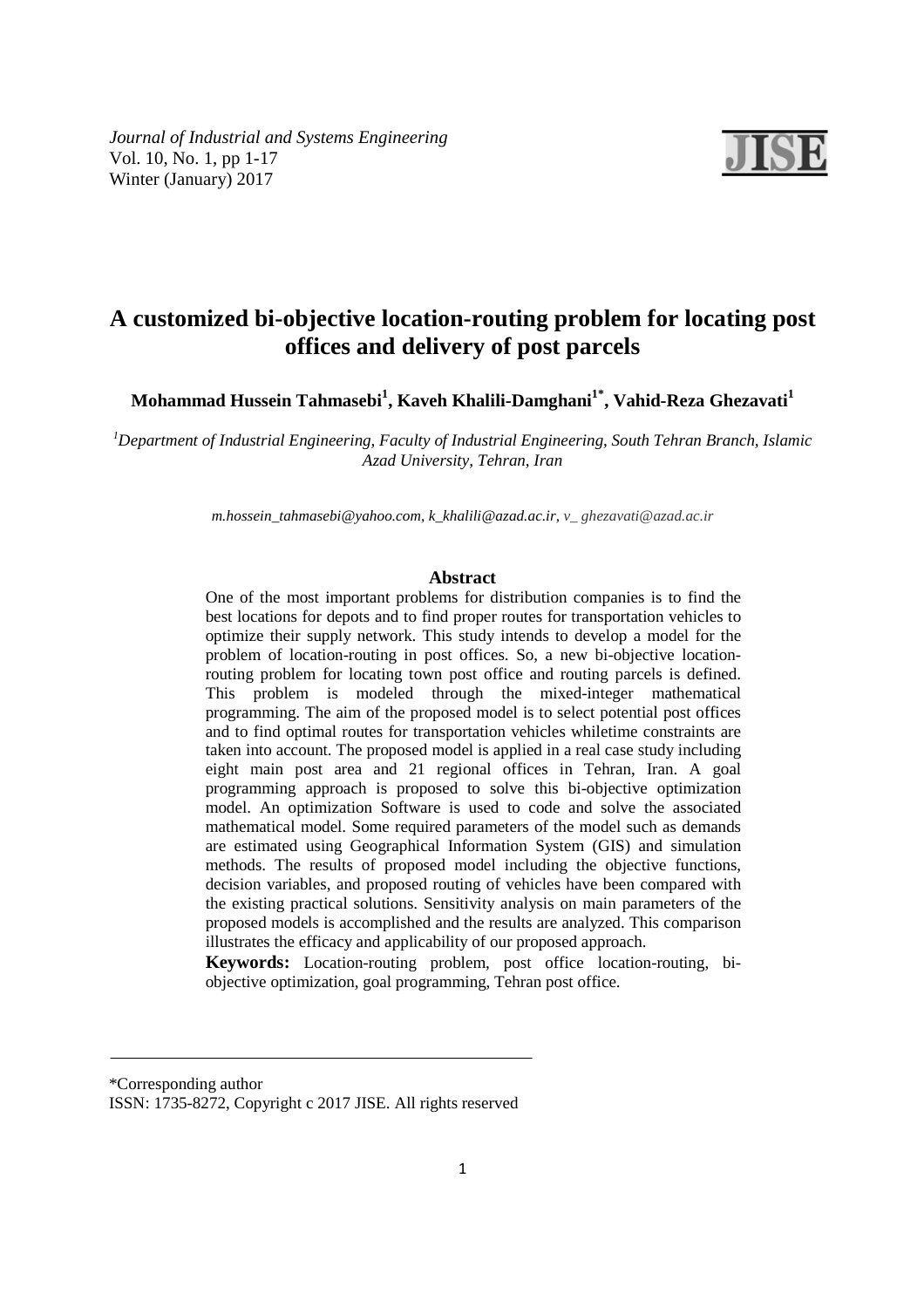## **1- Introduction**

 Location-routing problem (LRP) is a combination of two types of planning. In LRP, decisions are made about the location of facilities (equipment, stops, depots, storages, points, etc) and the routes of transportation vehicles. Finding a proper solution for LRPs can help managers to make right decisions about the positions of facilities (distribution centers and depots) and transportation plans. The main difference between LRP and classic location problem is that in the former (after determining the positions of facilities), the routes among customers and facilities are considered as a network; on the other hand, in the latter, it is assumed that there are direct routes among customers and facilities. This increases the distribution's costs. Therefore, in contrast to traditional location problem, in location-routing problem, the aim is to find the optimal locations for facilities and also the optimal routes. Maranzana (1964) noted that the costs of transportations are highly affected by the location of factories, depots, and distribution centers.

 LRP has a lot of applications in the real world, one of which is its application in post distribution systems. In fact, in such networks, the locations of facilities must initially be selected in order to have easy access to sub-locations and customers. Then, the best routs must be found for the delivery and the collection of postal parcels. Looking at the structure of post distribution networks reveals that there is a very close relationship between such networks and the structure of LRPs. First, in the postal systems, the locations of facilities (or post offices) are selected. In the process of location-selection, some parameters are important, such as the location of offices, accessibility, etc. If proper locations are selected for post offices, finding the optimal routes for the shipment of postal parcels is faster, easier, and cheaper. A number of parameters are important in the process of routing, such as time constraints, type of transportation vehicle, traffic, and type of post services requested by the customer. Based on the abovementioned issues, an efficient location-routing method in post system reduces various expenses and increases customer satisfaction. Burns et al. (2000) were among the first researchers who studied the problem of location-routing in post distribution systems. Their study was done in the post network of Switzerland. The aim of their study was to solve location problem and to minimize expenses.

 Since an efficient system for distribution of postal parcels is crucial in large cities, managers have to design macro-plans to improve the efficiency of post system. Tehran, as a metropolitan, is not an exception. Since Tehran is among the high-crowded cities, an efficient plan is necessary for finding the proper locations of post offices and the best routes for transportation vehicles. This study is conducted in Tehran Post Office (TPO), which includes 8 main post areas. These areas are associated with post offices (minor areas). Every post office is considered as a subset or a branch of a main post area.

 As mentioned, Tehran has eight main post areas, each one including a number of post offices. The number of these offices in each area is dependent on the size of the area and its population. There are 21 regional offices across Tehran. The main post center distributes postal parcels among post areas and also receives and collects parcels sent from these areas. The received parcels are prepared to be sent to other cities. The routes for the transportation of postal parcels are selected on the basis of pervious planning in order to prevent any delay in delivering postal parcels. Figure 1 shows the schematic view of eight main post areas in Tehran.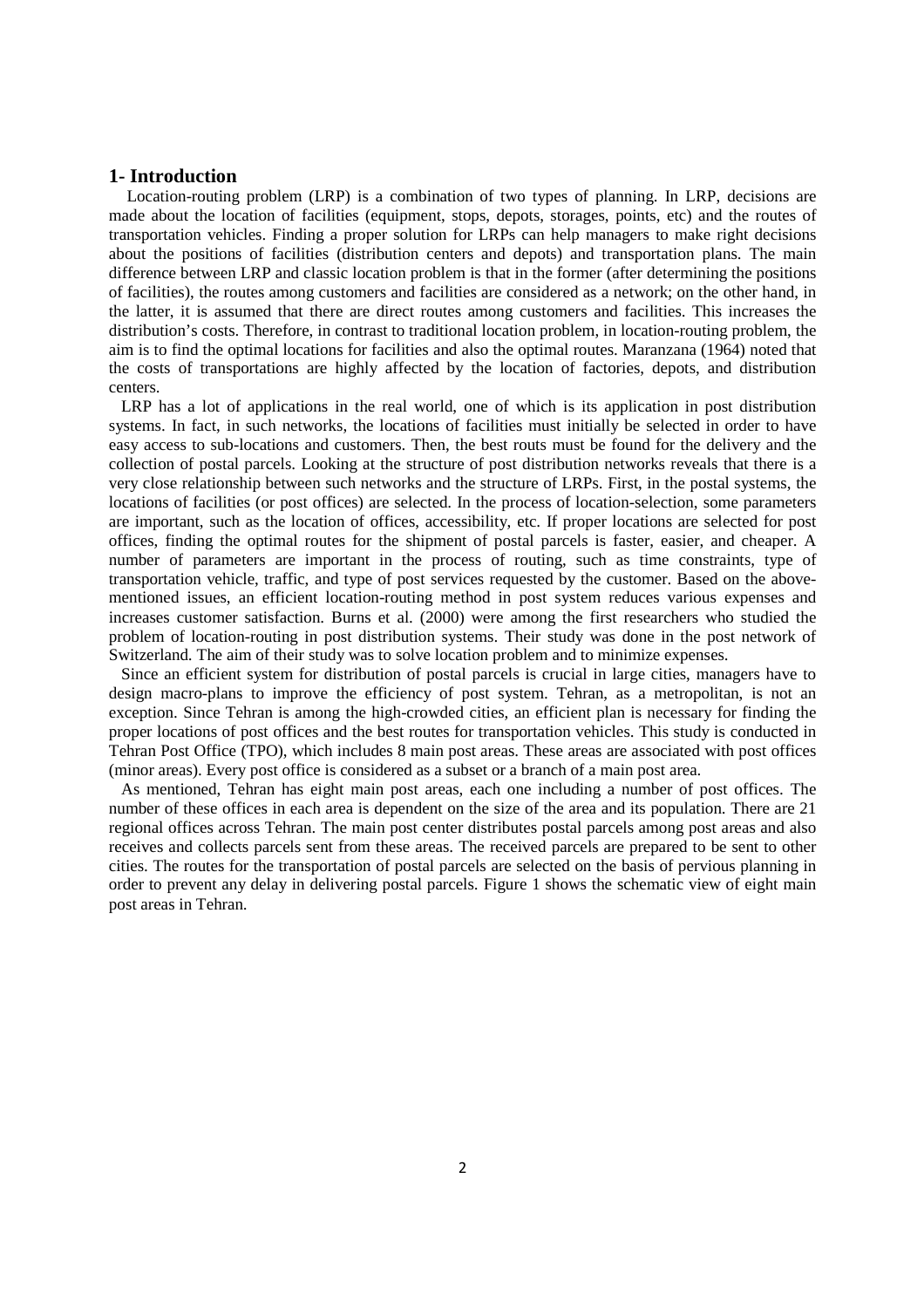

**Fig.1.** Areas of Tehran Post Office

 LRP has a lot of applications in daily life of people. This study intends to show the importance and applications of this problem in post distribution systems. Finding a solution for this problem makes it possible to offer better services to the people. Because of the largeness of post distribution systems and the nature of their services, a lot of problems are observed in these systems. By a full description of the problem and finding the source of the problems, we might obtain an optimal solution in order to reduce the costs. The expenses of transportation in post systems and post offices are clear. Sine this research intends to find the best locations for post offices and the best routes for the transportation of postal parcels, it may offer an efficient solution for some problems in the post system.

 The next sections of this paper are organized as follows. In Section 2, a brief literature of related past research works is reviewed. In Section3, the mathematical model of the study is proposed and the solution procedure is also presented. In Section 4 the case study and the results are discussed. Finally, in Section 5 the conclusion remarks and future research direction are presented.

## **2- Review of literature of past works**

 The idea of combining location and routing problems originates from an article written by Maranzana (1964). Transportation costs are highly correlated with the location of factories, depots, and supply centers. The work by Maranzana (1964) is considered to be the first article written on location-routing problem. However, it only focused on finding the shortest route and the locations. Rond (1976) observed that some experts were aware of the danger of not paying simultaneous attention to locations and routing. However, the relation between these two subjects was usually neglected and many experts tried to solve the problem of location without the inclusion of routing.

 The first exact algorithm for the solution of LRP was proposed by Laporte and Nobert (1981). In their study, a station was chosen and several transportation vehicles were used. They employed Branch and Bound (B&B) Algorithm. They found that rarely the best location for the station is the closest knot to the center of gravity. Laporte et al. (1983) examined the location problem of several stations with fixed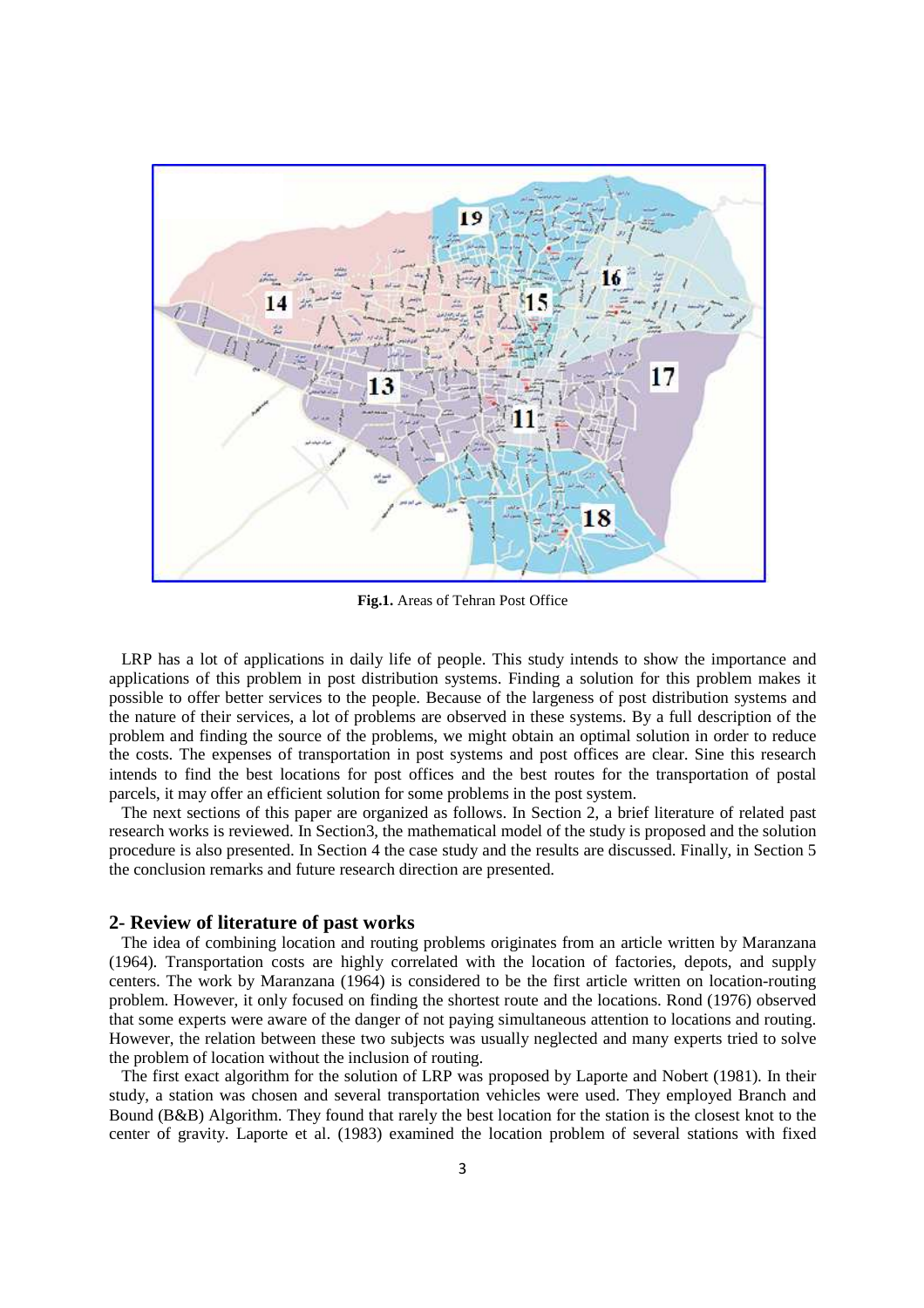expenses. In that problem, there was only one vehicle at the station and the assumptions of excluding minor trips were taken into account.

 Ting and Chen (2013) suggested an Ant Colony Algorithm for solving LRP. They used 3 ant colonies for the location of facilities, directing passengers, and routing. The first colony opened a number of facilities and selected them on the basis of pheromone data, the proportions of facility capacity, and expenses of reopening. The second colony directed the passengers on the basis of pheromone data and their distance from facilities. The mechanism of repair was used handling the constraints of facility capacity. Therefore, the first two colonies produced a solution for facility location problem (FLP). The third ant colony focused on producing a solution for vehicle routing problem (VRP) for every facility and its passengers. Routes were selected on the basis of economic considerations and pheromone data.

 Jarbouri et al. (2013) suggested Variable Neighborhood Search (VNS) Algorithm for LRP considering no capacity limitation. They employed Variable Neighborhood Descent (VND) Algorithm as a part of least squares method. They proposed five variables for this method of solution. The first four variables were related to passengers (passenger entrance, exchange, passengers' sequential entrance, reversed sequential entrance). These four variables were used for inter-routes and intra-routes. The fifth variable was related to the closing of a facility and the opening of other facilities in a random manner. In their numerical calculations, they concluded that by using semi-random strategy, the movement stage produced the best results.

 De Camargo et al. (2013) studied 'many-to-many location-routing problem' (MMLRP). They assumed that exactly one depot should be assigned to one passenger. Every passenger should use a depot one time. The location of a passenger is considered as a main location. Their aim was to minimize the expenses of establishing the centers, management expenses for transferring goods to the depots, fixed expenses of assigning vehicles to opened depots, and expenses related to the distances in the routes. They combined the suggested model with the model of Traveling Salesmen Problem (TSP). A satisfactory optimal solution was found by branch and cut method. In order to test the model, they used depot locating problems with 10-100 passengers. The largest problem which was optimally solved by analysis algorithm had 100 passengers. This was an outstanding result, because the problem with 100 passengers was consistent with the problem with ten thousand goods items.

 ZareMehrjerdi and Nadizadeh (2013) studied LRP considering unclear demands as fuzzy variables. In order to solve the problem, they used Nadizadeh's (2009) clustering method, which was suitable for fuzzy problems. In order to find the real demands of passengers, probability simulation was used. The method was used for three problems. They posed this question that whether a vehicle should return to the facility and board passengers to its full capacity. The results obtained by this method were compared without taking into account the capacity of vehicles and facilities.

 Hashemi Doulabi and Seifi (2013) studied location arc-routing problem (LARP) considering no capacity limitations. Their aim was to reduce the total expenses of establishing and installing facilities and also fixed and variable expenses of vehicle routing. They considered an upper border for a number of open facilities and a number of routes which had been selected for each facility. They suggested two formulas: one for the time that one facility is open and another one, for the time that several facilities are open. They combined this formula with several variables in order to solve the problem rapidly. To solve the problem, they suggested a repetition process with a combination of arch-variable approach and location assignment. The first thing to do was to visit the route and assigned it to the closest facility. At each stage, LARP was considered as the gate of that route which can go beyond the upper limit of a number of facility routes and combine with each other one by one. Location assignment approach repetitively showed facilities open and close. It assigned routes to various facilities. Routing and location assignment continued until the time that no progress was observed.

 Govindan et al. (2014) investigated two-echelon LRP within a time-window. They opened the facilities of echelons considering fixed expenses. Routes were calculated at two echelons and two objectives were investigated: (1) Reducing the overall of fixed costs of re-opening of facilities and variable expenses of routing of vehicles; (2) The impact of the system on environment. These researchers presented a complex integer programming model on the basis of arch-variables with 49 types of equation. The calculations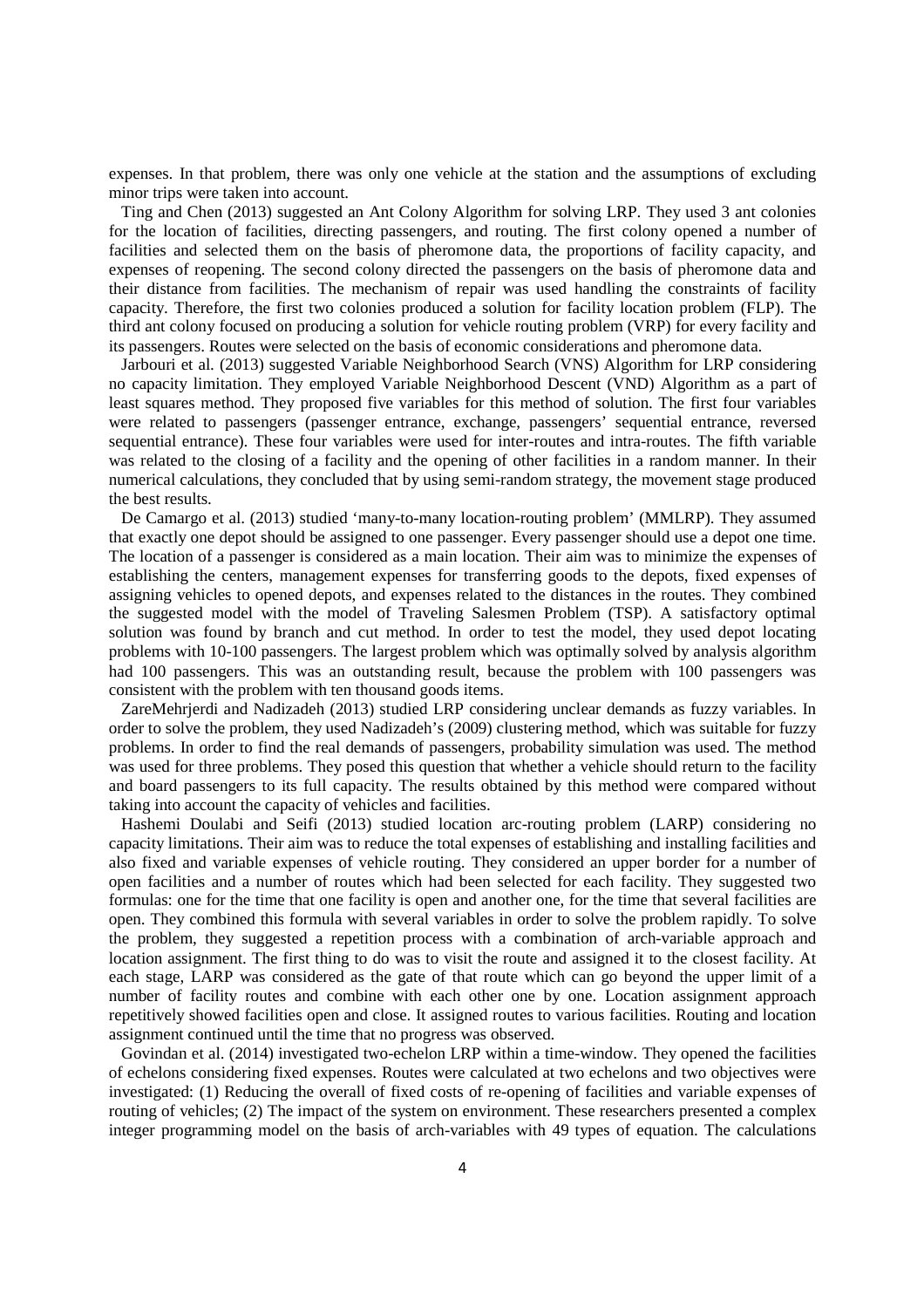were made for 12 random samples with 4-12 zero-echelon fleets, 8-18 one-echelon fleets, and 12-30 passengers. By taking into account the four various functions of the model, it was compared with multiobjective genetic algorithm.

 Rieck et al. (2014) studied many-to-many LRP with several types of goods and the possibility of movement between collection and delivery locations. Various types of goods were produced in one or several locations. Also, every type of goods could be requested by one or several locations. There was a fleet of similar vehicles at the center. These vehicles could go through three types of route: (1) Multistation pick up route which in which the vehicles began emptily, and (before delivering any passenger) passed one or several locations and then returned to the center fully or emptily; (2) Direct routes between departure and arrival centers; (3) Multi-station delivery routes which are filled by one center and, before delivering any passenger, pass one or several locations and embark passengers and finally returned to the center emptily. Every vehicle went into one rout. Also, it had to move along the routes continuously until it reached to its destination.

 Burns et al. (2000) studied post parcels delivery problem. In their research, postal parcels were directly sent from post centers to postal parcels processing centers. Finally, they were sent to delivery units. These postal parcels were delivered to the customers by vehicles that passed several stations (processing centers were delivery depots). The objective was to select the locations of delivery and transportation of post parcels toward processing centers and delivering post parcels to the customers. In this problem, routes were the mediations between customers and delivery centers. Burns et al. (2000) modeled the case using LRP. They included the expenses into the problem and calculated an approximation of these expenses. Regarding the expenses of routing, an approximation of the length of route must be included into the problem. In this way, the problem of location-routing was made smaller and was turned into a location problem of a simple system. The problem was solved by Branch and Bound method.

 Wasner and Zapfel (2004) investigated parcel service problem which was closely related to many-tomany LRP. Vehicles had to pick up and to deliver the parcels. The main location and the routes had to be selected. All depots had to be connected to each other by the mediation of a center. In this problem, a hierarchical approach was used. The routes of vehicles were selected by a heuristic method.

 Lischak and Triesch (2008) investigated many-to-many LRP postal parcel services. Postal parcels were directly transferred among depots. Locations of the majority of depots which were connected to each other by the center were initially selected. Without any regard to the locations of other depots, the capacity of all depots had to be determined. They counted depots and used pick up-and-delivery method to calculate routing expenses. Also, they obtained an approximation of the length of the route.

 Hosseininezhad and Jabalameli (2016) presented a multi-objective continuous covering location problem in fuzzy environment. The presented model was an extension of the discrete covering location models to continuous space. A fuzzy programming was applied for converting the model to a single objective one. Finally, a numerical example with sensitivity analysis was expressed to illustrate the presented model. Kordjazi and Kazemi (2016) proposed a three-objective model in location-allocation problems using combinational interval full-ranking and maximal covering with backup model. Mohamadi and Yaghoubi (2016) proposed a multi-objective model to determine the location of transfer points and hospitals to provide timely quick reaction for treating injured people as well as to determine unreliable and reliable depots for the distribution of medicines and medical equipment. To solve the model, the hybrid meta-heuristic algorithm was proposed.

 Based on review of past literatures, several gaps are recognized in LRPs. Multi-objective variants of LRPs have received less attentions during past years. Although, the real applications of LRPs are involved in multiple objective problems. Uncertainty is another concepts existing in most to the all of LRPs in real life problems. For instance, demand, facility availability, routing, and cost parameters usually are mixed with a great amount of uncertainty. Unfortunately, there were low numbers of uncertain LRPs in literature of past works. Few studies have been done on location arc-routing problem. Since this problem has a lot of applications in urban distribution systems and also post systems, more work is needed to be done on this problem.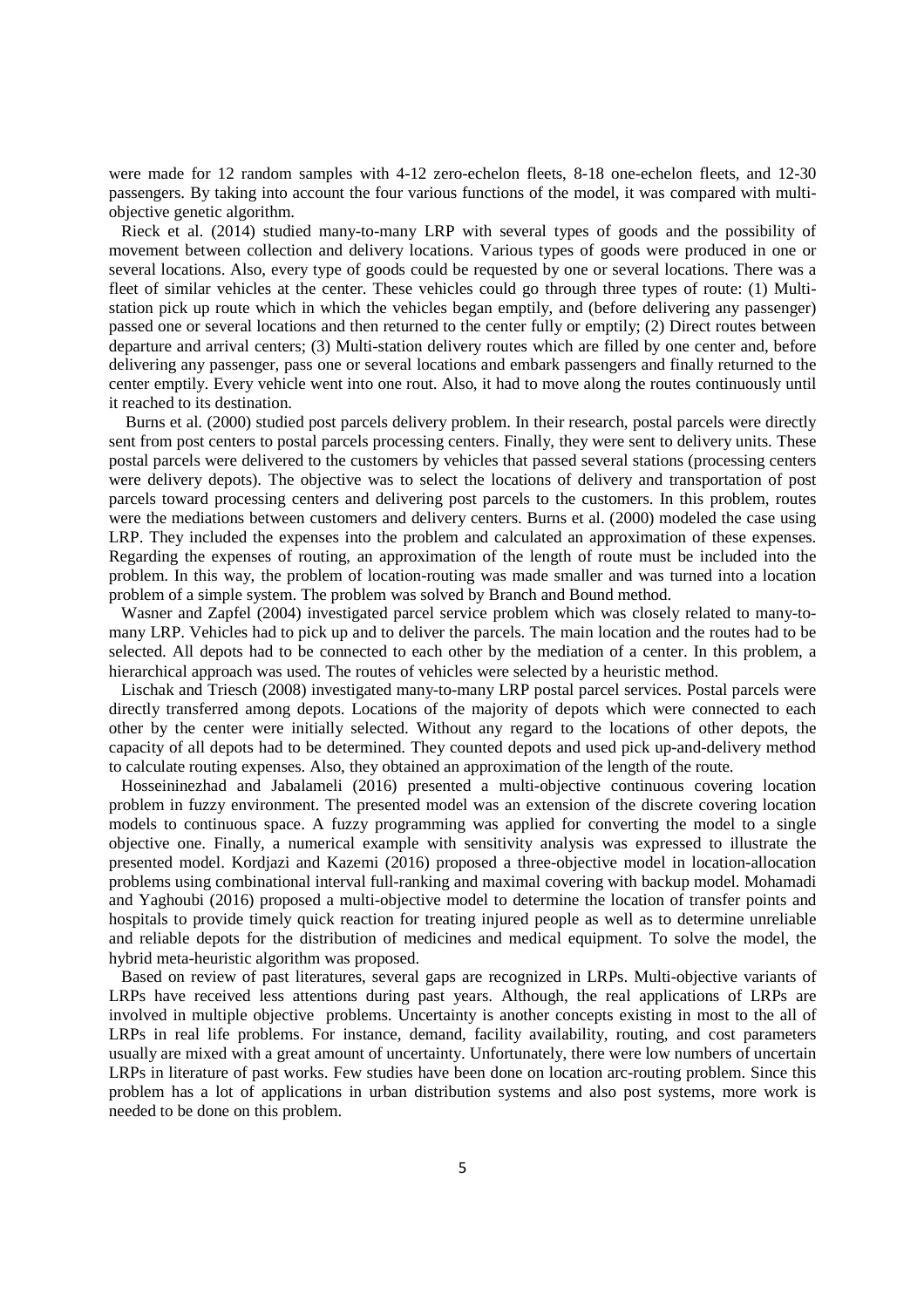In this study, we are going to develop and customize a bi-objective LRP in order to locate sites of post offices and to route the parcels from post offices toward customers using fleet of vehicles. Several practical constraints will be considered in the proposed model.

## **3- Proposed model and solution procedure**

In this section, a model is proposed in order to handle the post office location and routing of post parcels. The proposed model is a bi-objective mixed integer mathematical programming optimization which considers several practical real world constraints. The first and second objective functions are minimizing the total cost of the system and minimizing the total delivery time of parcels to customers, respectively. These two objective functions are conflictive. On the other hand, minimizing the total cost of the system will increase the delivery time, and minimizing the delivery time will increase the total cost of the system. Under such situation, finding compromise solutions on the Pareto front of the problem is interesting. Several set of constraints are associated to the vehicles, customers, and locations on the basis of real world situation.

#### **3-1- Problem assumptions**

Assumptions of the proposed model are summarized as follows:

- -Candidate locations for post offices are fixed during the period of planning.
- Customer demands in each region are known and estimated during the period of planning.
- Costs of potential post areas are known and fixed during the period of planning.
- Every vehicle belongs to only one post area.
- Parcels of all customers must be delivered during the period of planning.
- Route begins from a distribution center and ends in the same center.
- There is a maximum permissible delay for the delivery of parcels to the customers.
- The average speed of vehicles throughout the route is known and fixed.
- Transportation routes are known and fixed during the period of planning.

#### **3-2- Notations**

The notations used in the proposed model are presented as follows.

# *Sets:*

- I Set of potential location nodes *I=1,…,m*
- J Set of customer nodes *J=1….,n*
- K Set of vehicles  $K=1, k$
- V Sets of customer nodes and location nodes *I*∪*J*

### *Parameters:*

- N Number of customers
- K Number of vehicles
- Oi Fixed cost of establishing the location in site *i*
- Pk Transportations cost of vehicle *k*
- qij Fixed cost of transporting parcels from site location *i*to customer *j*
- dij Distance between location *i*and location *j*
- $t_{ijk}$  Time of traveling from location *i* to location *j* by vehicle *k*
- $\mathbf{E}_k$  Maximum permissible length of the route for vehicle  $k$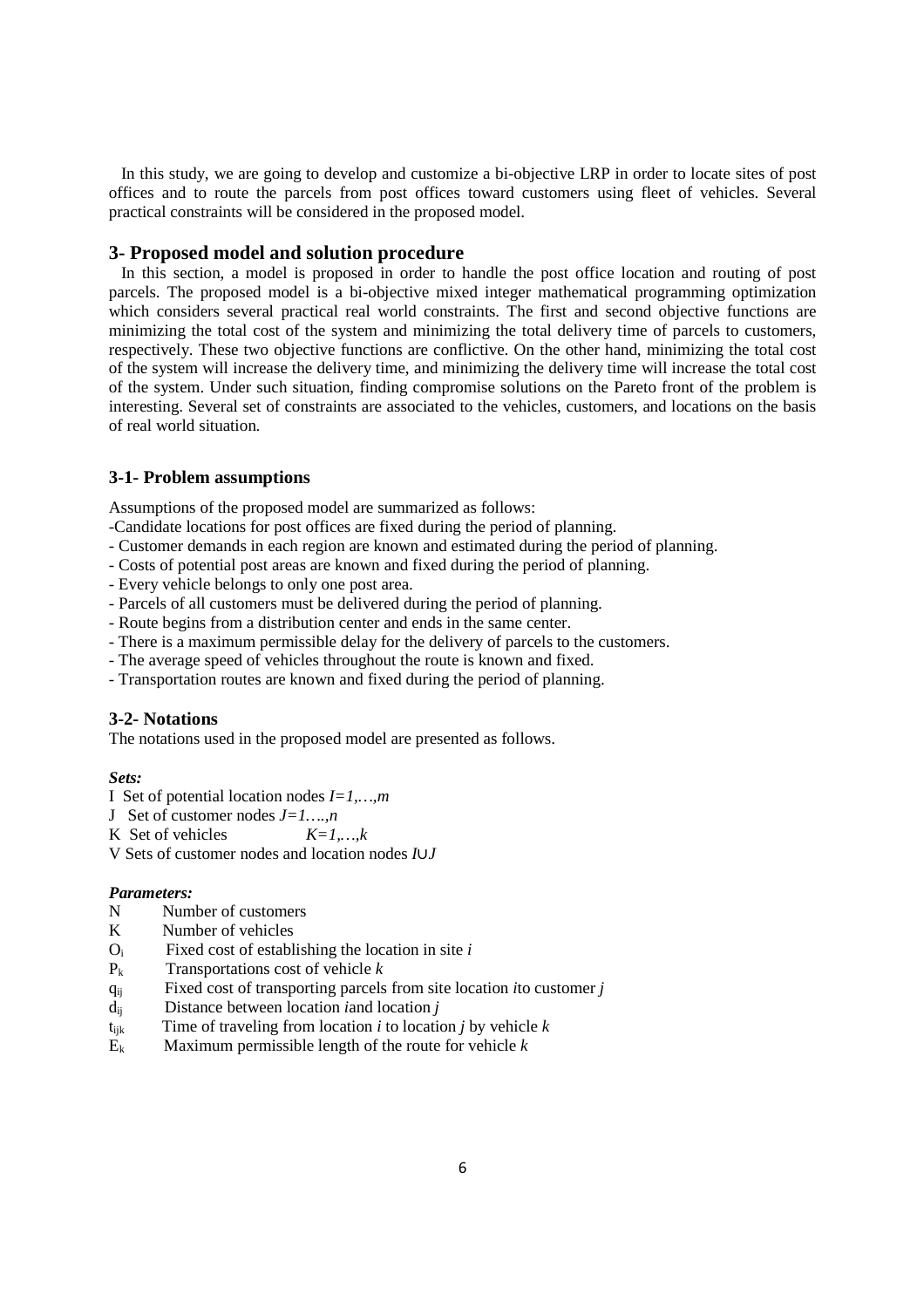## *Decision Variables:*

1 If vehicle  $k$  goes directly from location  $i$  to customer  $e^{ijk}$  | 0 Otherwise  $X_{ijk} = \begin{cases} 1 & \text{If vehicle } k \text{ goes directly from location } i \text{ to customer } j \\ 0 & \text{or} \end{cases}$  $\overline{\mathfrak{l}}$ 

1 If a location is established in site  $\binom{i}{i}$  0 Otherwise  $Y_i = \begin{cases} 1 & \text{If a location is established in site } i \\ 0 & \text{or } i \end{cases}$  $\overline{\mathfrak{l}}$ 

1 If customer  $j$  receives services from location  $\int_0^{ij}$  0 Otherwise  $Z_{ii} = \begin{cases} 1 & \text{if } i \neq j \\ 0 & \text{if } i \neq j \end{cases}$  receives services from location *i*  $\overline{\mathfrak{l}}$ 

 $T \geq 0$ , Time of offering services to customers

# **3-3- Mathematical model**

 Considering the problem assumptions and notations, the following bi-objective mixed integer mathematical programming Model is proposed to handle the location of post offices and routing of post parcels.

$$
\min f_1(y, z, x) = \sum_{i \in I} O_i y_i + \sum_{i \in I} \sum_{j \in J} q_{ij} z_{ij} + \sum_{k \in K} \sum_{i \in V} \sum_{j \in V} P_k d_{ij} x_{ijk}
$$
(1)

$$
\min f_2(T) = T \tag{2}
$$

*s.t.*

$$
\sum_{k \in K} \sum_{i \in V} x_{ijk} = 1 \quad \forall j \in J \tag{3}
$$

$$
\sum_{i \in V} \sum_{j \in V} d_{ij} x_{ijk} \le E_k \quad \forall k \in K \tag{4}
$$

$$
\sum_{i\in V} \sum_{j\in V} t_{ijk} x_{ijk} \le T \quad \forall k \in K \tag{5}
$$

$$
\sum_{j\in V} x_{ijk} - \sum_{j\in V} x_{jik} = 0 \quad \forall i \in V, k \in K
$$
 (6)

$$
\sum_{i \in I} \sum_{j \in J} x_{ijk} \le 1 \quad \forall k \in K \tag{7}
$$

$$
\sum_{i \in S} \sum_{j \in S} x_{ijk} \le |S| - 1 \quad \forall S \subseteq J, k \in K
$$
\n(8)

$$
\sum_{u \in J} x_{iuk} + \sum_{u \in i} x_{ujk} \le 1 + z_{ij} \quad \forall i \in I, j \in J, k \in K
$$
\n<sup>(9)</sup>

$$
\sum_{k \in K} \sum_{j \in J} x_{ijk} = y_i \quad \forall i \in I
$$
\n(10)

$$
\sum_{k \in K} \sum_{i \in I} \sum_{j \in I} x_{ijk} = 0 \tag{11}
$$

$$
x_{ijk} \in \{0,1\} \quad \forall i \in V, j \in V, k \in K \tag{12}
$$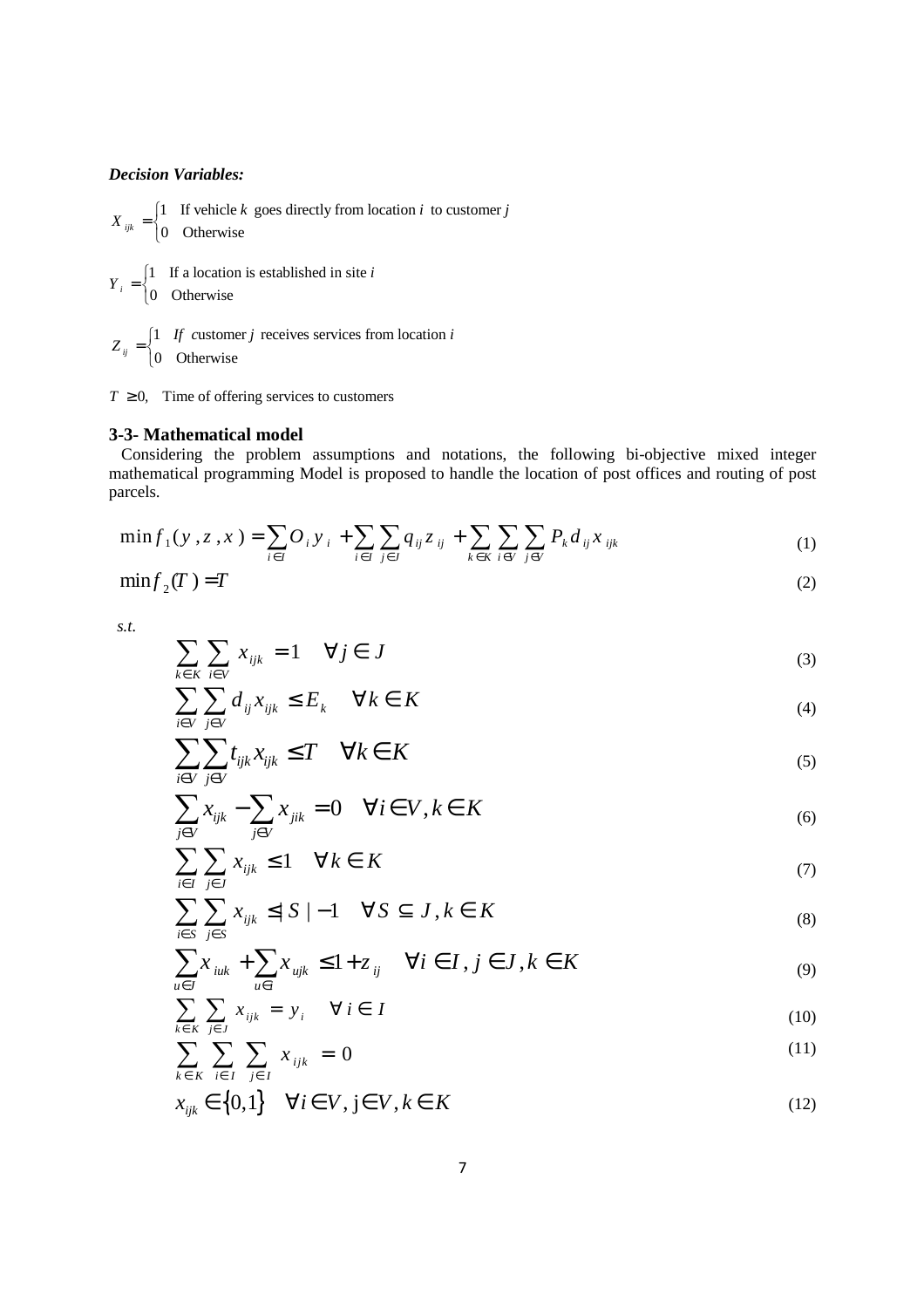$$
y_i \in \{0, 1\} \quad \forall \, i \in I \tag{13}
$$

$$
z_{ij} \in \{0,1\} \quad \forall i \in I, j \in J \tag{14}
$$

$$
T \geq 0 \tag{15}
$$

## **3-3-1- Description of proposed model**

 Objective function (1) minimizes overall cost of the system, which includes the cost of establishing distribution centers and cost of delivering parcels to the customers as well as transpiration costs. Objective function (2) minimizes the maximum time of delivering parcels to the customers in a route. Set of constraints (3), which is written for each customer, guarantees that every customer uses only one vehicle. Set of constraint (4), which is written for each vehicle, guarantees the maximum length of route for every vehicle. Set of constraint (5), which is written for each vehicle, guarantees that the transportation time for every vehicle is limited and must be lower than a given time T. Set of constraint (6), which is written for each site location i, and each vehicle *k*, guarantees that every vehicle must meet a customer before leaving that location. Set of constraint (7), which is written for each vehicle, guarantees that every vehicle returns to the same location from which it begins its movement. Set of constraint (8) guarantees sub-tour elimination in final solution of the model. Set of constraint (9), which is written for each customer *j*, each site location *i*, and each vehicle *k*, guarantees that a given customer can be assigned to a given location if there is passing route from customer to location (or vice versa) using vehicle *k*. Set of constraint (10), which is written for each site location *i*, guarantees that if a location is established, a vehicle is certainly assigned to it. Set of constraint (11) guarantees that there is no direct route from one location to another location. Set of constraint (12), (13), and (14) defines the domain of decision variables. Constraint (15) guarantees that the maximum time of delivery to customer is a continuous positive variable.

Due to our best knowledge customizing Model (1)-(15) has some new insights in the field of planning in post offices which can be summarized as follows:

- Incorporating two objective functions (i.e., total cost, and delivery time) has never been considered in previous work in the field of post office planning.

- Set of constraint (4), which guarantees the maximum length of route for every vehicle, has never been considered in the field of post office planning while it is an essential constraint in real world.

- Set of constraint (5), which guarantees that the transportation time for every vehicle is limited and lower than a given time has never been considered in the field of post office planning while it is an essential constraint in real world.

## **3-4- Solution procedure**

 When a mathematical programming has more than one objective, i.e., the multiple-objective programming, the objectives may show conflictive behavior in a way that optimizing all of them cannot be accomplished through one unique feasible solution. In such cases multiple-objective decision making (MODM) techniques may be utilized. Goal Programming (GP) is among the well-known MODM technique which makes generating compromise solutions of a multiple-objective programming possible.

 The main aim of GP is to achieve a set of objectives simultaneously (Charnes and Cooper, 1955). This method was initially used by Charnes and Cooper (1961). Then, a number of other researchers such as Lee (1972), Ignizio (1976), Romero (1991), and Cavalier (1994) employed this method. It has been proven that GP is consistent with the concept of Pareto optimization (Jones and Tamiz, 2010).

## **3-4-1- Weighted Goal Programming**

 In weighted GP, a certain value is selected as the goal for every objective. Then the related objective function is formulated. The aim is to find an answer which minimizes the weighted sum of deviations of each objective from its associated goal. In order to express the problem by a mathematical language, assume that  $x_1, x_2, x_3, ..., x_n$  are decision variables, *K* is the number of objectives,  $C_{jk}(j = \{1,2, ..., n\})$  is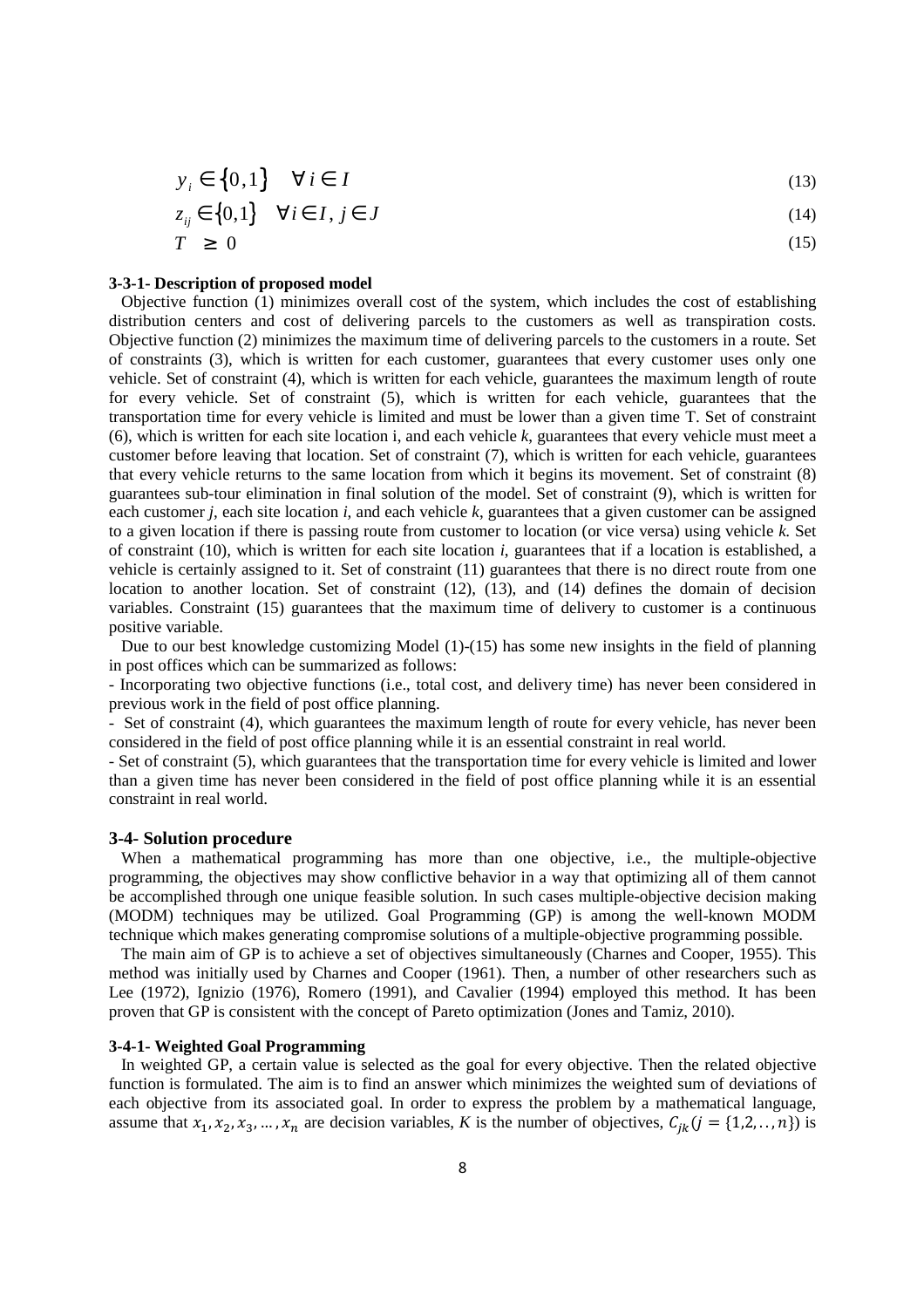the *j*-th coefficient decision variable in the objective function  $k(k=1, 2, ..., K)$ , and  $g_k$  is the selected goal for *k*-th objective. It is intended to find an answer which is as much as possible close to the goals as demonstrated in Equations (16)-(18).

$$
\sum_{j=1}^{n} C_{j1} x_{j} = g_{1}
$$
First goal (16)  

$$
\sum_{j=1}^{n} C_{j2} x_{j} = g_{2}
$$
Second goal (17)  
:

$$
\sum_{j=1}^{n} c_{jk} x_j = g_k \qquad \text{goal } k \qquad (18)
$$

 Since simultaneous examination of all goals is not possible, GP can be formulated in the following way in which the objective is to minimize the sum of deviations from goals.

$$
Z = \sum_{k=1}^{K} \left| \left( \sum_{j=1}^{n} c_{jk} x_j - g_k \right) \right| \tag{19}
$$

 The absolute term in (19) can be replaced with the help of some new auxiliary positive decision variables. *Z* in (19) can simply be re-formulated using (20)-(21).

$$
y_k = \sum_{j=1}^n c_{jk} x_j - g_k \quad (k = 1, 2, ..., K)
$$
\n(20)

$$
Z = \sum_{k=1}^{n} |y_k| \tag{21}
$$

Since  $y_k$  can take positive and negative values, their positive and negative elements can be replaced with  $y_{k}$ , and  $y_{k}$  as positive variables, respectively. So,  $y_{k}$  can be rewritten as (22).

$$
y_k = y_{k-1} - y_{k-1}, \quad y_k \ge 0, \quad y_{k-1} \ge 0
$$
\n
$$
(22)
$$

The GP model can be written as (23)-(26)

Minimize 
$$
Z = \sum_{k=1}^{K} (y_{k} - y_{k})
$$
 (23)

Subject to:

*n*

$$
\sum_{j=1}^{n} c_{jk} x_j - (y_{k} - y_{k}) = g_k \qquad (k = 1, 2, ..., K)
$$
\n(24)

$$
y_{k} \ge 0, y_{k} \ge 0, (k = 1, 2, ..., K)
$$
\n<sup>(25)</sup>

$$
x_j \ge 0 \t(j = 1, 2, ..., n) \t(26)
$$

 Usually, in real cases, some objectives have a higher significance compared to the other objectives. In addition, in a particular case, deviation from ideal in one direction might be more significant compared to another direction. These differences can be included in the formulation by the help of weighted coefficients  $(W_{k^+}, W_{k^-})$ , which are related to variables  $y_k$ -and $y_{k^+}$ , respectively. These weighted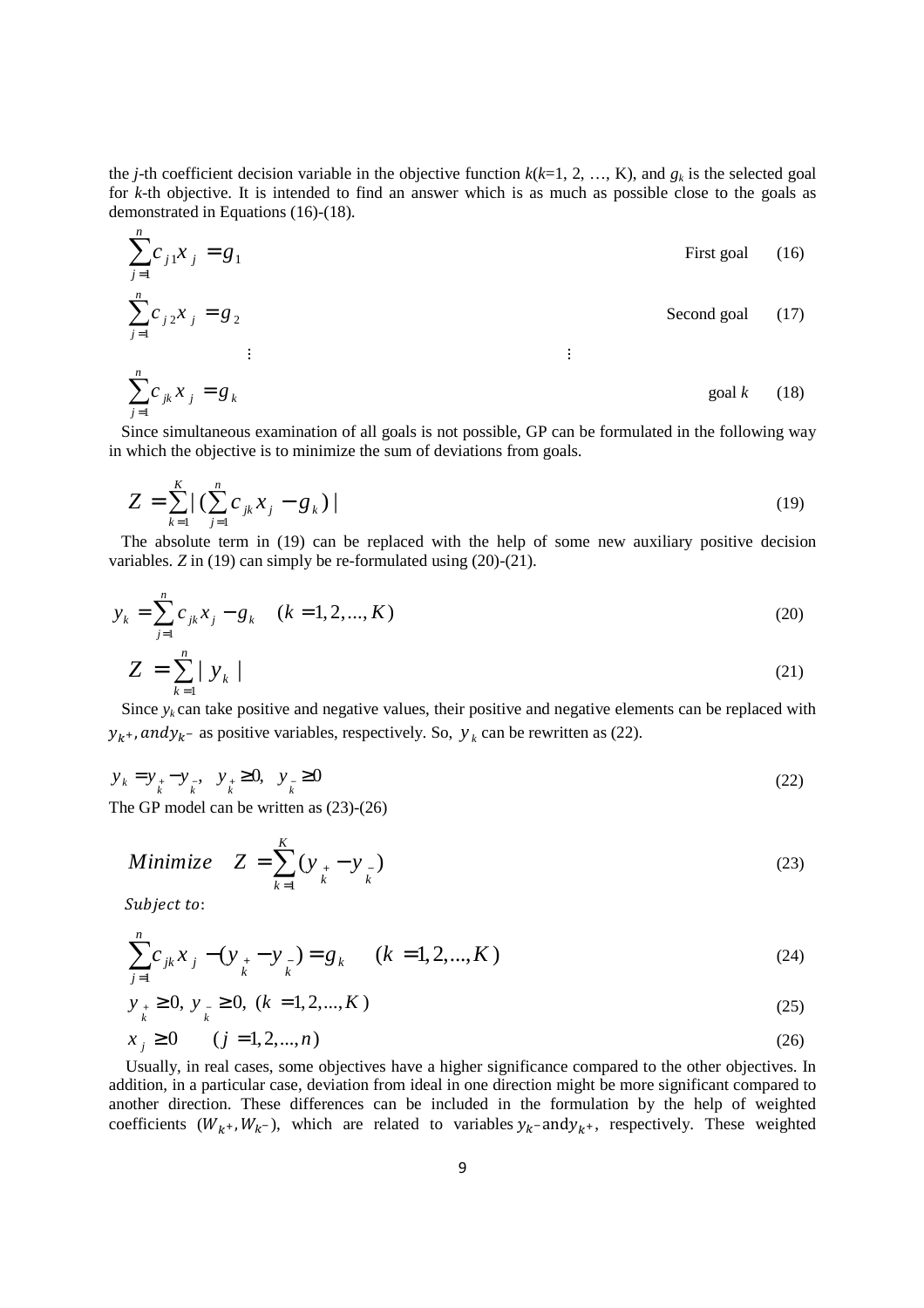coefficients measure the relative significance of results of deviations. Therefore, main objective of GP can be written as (27).

$$
Minimize Z = \sum_{k=1}^{K} (W_{\nu_k} y_{\nu_k} + W_{\nu_k} y_{\nu_k})
$$
\n(27)

# **4- Case study and results**

## **4-1- Case study of Tehran post offices**

 The proposed model of this study is implemented in a real case study of Tehran post offices in order to optimize the location of post offices and to improve the routing of post parcels. More formally, the problem is how to select locations for Tehran Post Office and how the routes of post parcel must be chosen. In other words, we intend to select a number of locations from among the potential locations for post offices and also choose optimal routes for vehicles. There are 8 candidate locations for post offices in Tehran. These new candidate locations have been shown in Figure 2 using red stars.



**Fig.2.** Candidate locations for establishment of post office (showed by stars)

 Since the number of customers of Tehran Post Office is large enough, non-deterministic and usually follows a probability distribution function, number of customers who received services in all post areas of Tehran in last 12 months was considered as the sample to estimate the demand of areas. The geographic coordination of all demand records during these 12 months was determined in Tehran. Then, map of Tehran was gridded into 20 equal areas using horizontal and vertical lines as shown in Figure 3. Number of request in each grid divided to all requests during the last 12 months was assumed as an estimated probability of a request from a grid. The center of gravity of requests in each grid was calculated using geographical coordination of grids and the estimated probability. Twenty centers are shown in Figure 3 using blue stars. These star centers are good estimation of requests in each area.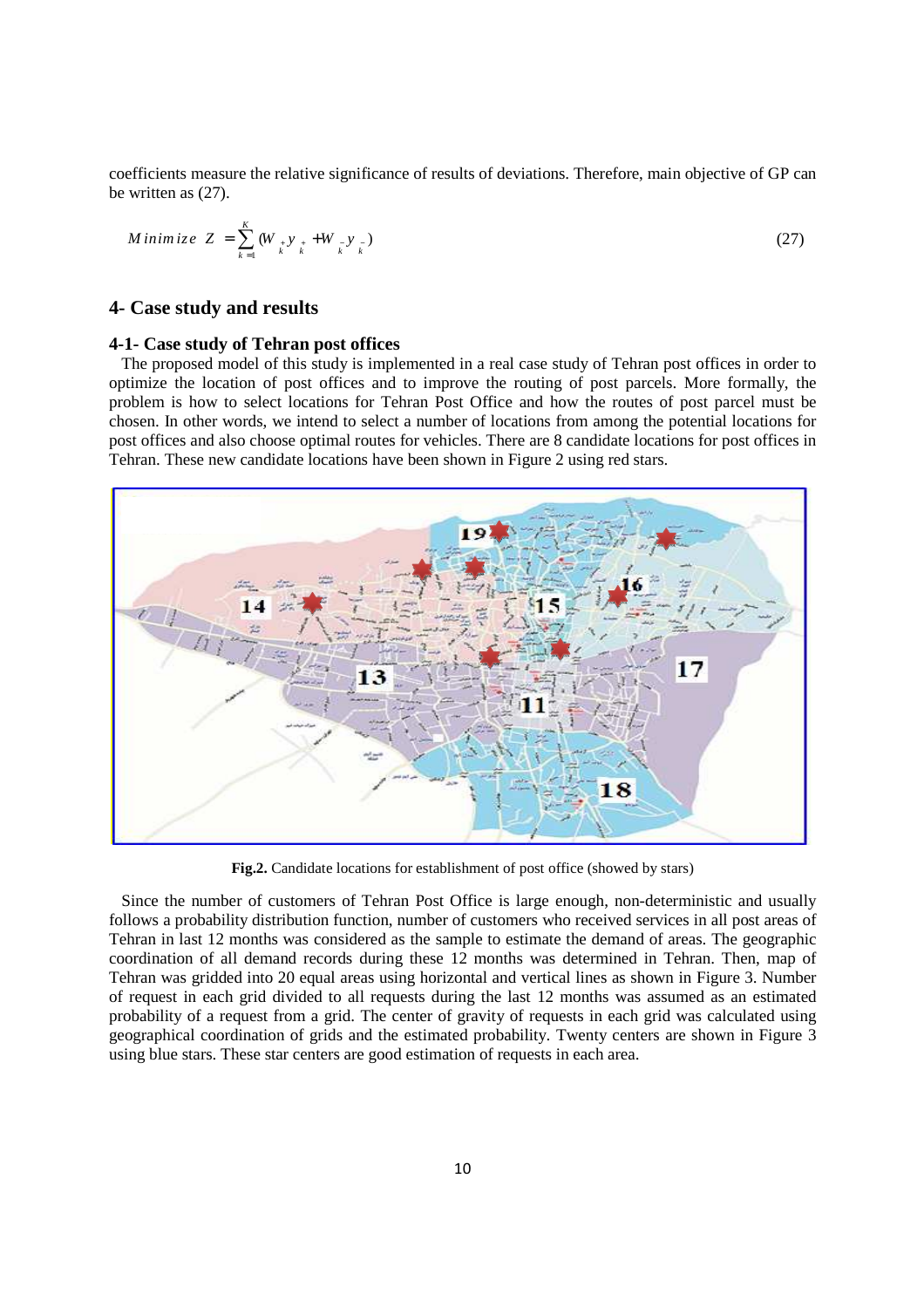|   |                         | ∸          |                   |  |
|---|-------------------------|------------|-------------------|--|
|   | $\frac{1}{\sqrt{2}}$    |            | ╇                 |  |
| ᆇ |                         | ☀          | <sup></sup>       |  |
|   | $\bigstar$              | $\bigstar$ | $\overline{\ast}$ |  |
|   | $\overline{\textbf{v}}$ |            |                   |  |

**Fig. 3.**Estimated Demand Point of customers of Tehran Post Office

 Based on Figure 2, and Figure 3, the associated problem of the case study contains 20 demand nodes and 8 candidate locations for establishment of sites.

# **4-2- Associated weighted GP for proposed model**

The following GP model (28) is proposed for solving the proposed Model (1)-(15).

$$
Min = \left(\frac{d_1^+}{Cost^{max} - Cost^{min}}\right) \times w_1 + \left(\frac{d_2^+}{T^{max} - T^{min}}\right) \times w_2
$$
  
\n $f_1(y, z, x) - d_1^+ + d_1^- = g_{Cost}$   
\n $f_2(T) - d_2^+ + d_2^- = g_T$   
\n $X \in FS$  (28)

Where,  $d_1^{\dagger}$  is a positive decision variable associated with the positive deviation from the goal of first objective,  $d_1^-$  is a positive decision variable associated with the negative deviation from the goal of first objective,  $d_2^+$  is a positive decision variable associated with the positive deviation from the goal of second objective,  $d_2$  is a positive decision variable associated with the negative deviation from the goal of first objective,  $Cost^{max} - Cost^{min}$  is range of first objective function (1),  $T^{max} - T^{min}$  range of second objective function (2),  $g_{\text{Cost}}$  is the goal value for the first objective function,  $g_T$  is the goal value for the second objective function,  $f_1(y, z, x)$  is the equation of first objective function (1),  $f_2(T)$  is the equation of second objective function (2),  $X \in FS$  refers to constraints (3)-(15), and  $W_1$  and  $W_2$  are the relative importance of deviation from the goals of the first and second objective functions, respectively.

It is notable that dividing the  $d_1^{\text{+}}$  to  $Cost^{\text{max}} - Cost^{\text{min}}$ , and also  $d_2^{\text{+}}$  to  $T^{\text{max}} - T^{\text{min}}$  results a common range for both objective functions and make the summation meaningful. The ranges of both objective functions have been calculated using single optimization of each objective function. The Model (28) was codified in GAMS Software. The results will be presented in the following sections.

#### **4-3- Results**

 The results of single-objective optimization for the first and second objectives on case study have been presented in Table 1. In the single-objective optimization of cost, it is expected that only one depot to be activated for the minimization of expenses. As can be seen in the Table 1, the maximum time of trip is 141 hours, which is considered to be high. On the other hand, in the single-objective optimization of time, expenses are increased up to ten times, and the maximum time of routes is reduced to one-tenth. In this condition, all depots are active and there are 8 different routes for offering services to customers.It is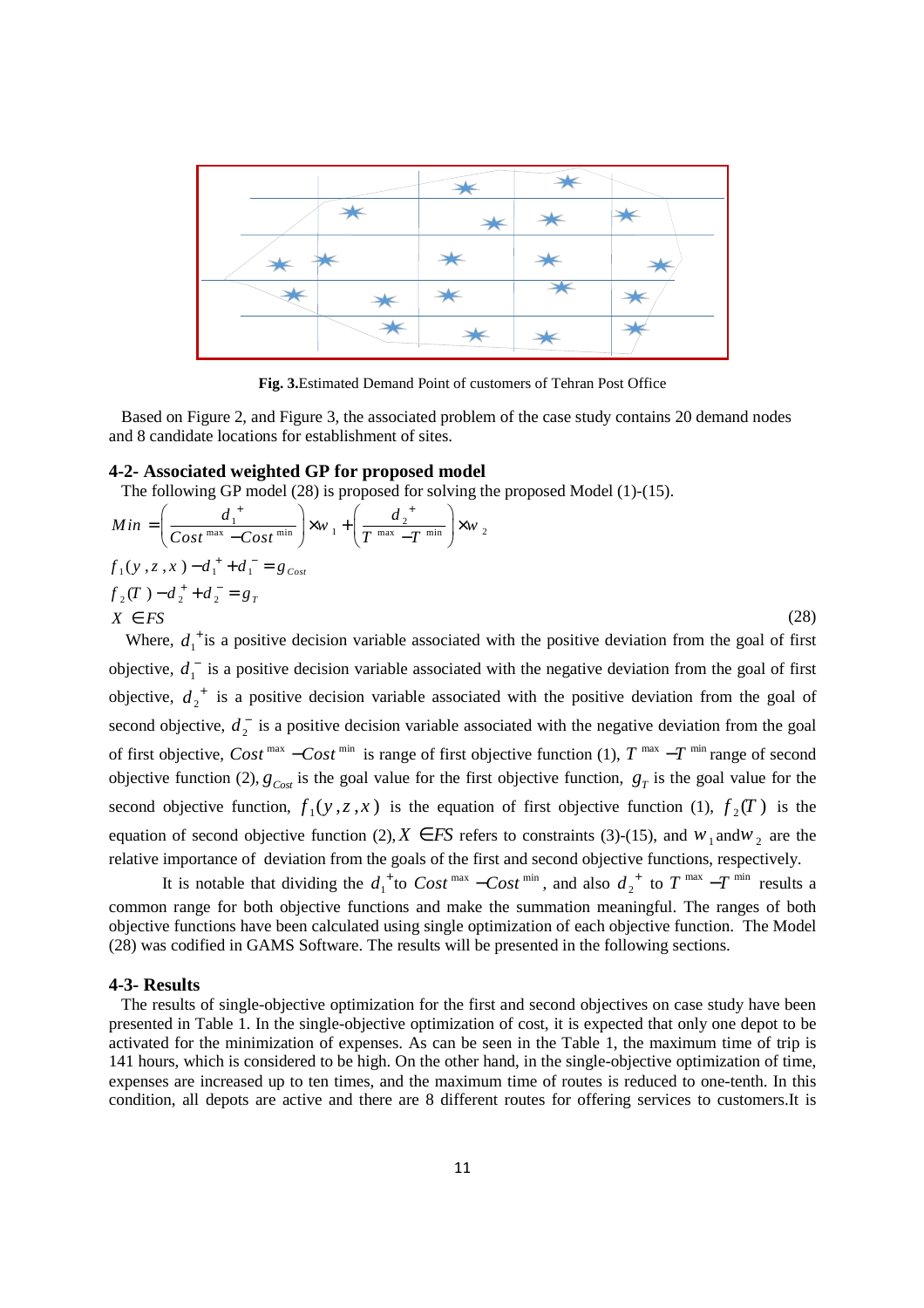notable that the weights of objective functions are equally set to 0.5 on the basis of experts in Tehran post office administration center.

|                   | <b>Expenses</b> | Time      | <b>Active locations</b> | $\text{Route}(s)$                    |
|-------------------|-----------------|-----------|-------------------------|--------------------------------------|
| Cost minimization | 5000302737      | 141       |                         | $i1 - 14 - 1 - 4 - 12 - 11 - 13 - 6$ |
|                   |                 |           |                         | $2 - 16 - 7 - 3 - 17 - 15 - 10 - 19$ |
|                   |                 |           |                         | $8-5-9-20-18-i1$                     |
| Time minimization | $5.95003E+10$   | <u>14</u> | $1 - 8$                 | <i>i</i> 1-19-1-16-17-18- <i>i</i> 1 |
|                   |                 |           |                         | $i2 - 11 - i2$                       |
|                   |                 |           |                         | $i3 - 14 - i3$                       |
|                   |                 |           |                         | $i4 - 15 - 7 - 4 - i4$               |
|                   |                 |           |                         | $i5 - 20 - 5 - 3 - i5$               |
|                   |                 |           |                         | $i6-6-10-i6$                         |
|                   |                 |           |                         | $i7 - 12 - 9 - 8 - i7$               |
|                   |                 |           |                         | $i8-13-2-i8$                         |

**Table 1.**Results of single-objective minimization on the case study

In order to obtain the maximum value of each objective, every objective is optimized separately. The results have been presented in Table 2.

|  |  |  |  | Table 2. Results of single-objective maximization on the case study |  |  |
|--|--|--|--|---------------------------------------------------------------------|--|--|
|--|--|--|--|---------------------------------------------------------------------|--|--|

|                   | <b>Expenses</b> | Time | <b>Active locations</b> | Route(s)                                                                                                                                    |
|-------------------|-----------------|------|-------------------------|---------------------------------------------------------------------------------------------------------------------------------------------|
| Cost maximization | 59500464860     | 40   | $1 - 8$                 | $i1-3-7-13-i1$<br>$i2-9-8-6-19-1-10-i2$<br>$i3-18-i3$<br>$i4-11-i4$<br>$i5 - 14 - i5$<br>$i6-20-16-i6$<br>$i7-2-17-12-i7$<br>$i8-5-4-15-i8$ |
| Time maximization | 5000302637      | 141  |                         | $i1$ -14-1-4-12-11-13-<br>$6 - 2 - 16 - 7 - 3 - 17$<br>$15 - 10 - 19 - 8 - 5 - 9 - 20$<br>$18 - i1$                                         |

 Considering the minimum and maximum values achieved for objective functions of case study, the goals and other parameters of GP are set as follows:

 $Cost^{max} = 59500464860$  $Cost^{min} = 5000302737$  $g_{\text{cost}} = 5000302737$  $T^{-\max} = 141$  $T^{\min} = 14$  $w_1 = w_2 = 0.5$  $g_T = 14$ 

 The results of solving Model (28) are presented in Table 3. As shown in Table 3, there are 6 routes and 6 active depots. The overall expenses are 42 billion, which is different from its goal value. On the other hand, the maximum time of routes is 19, which is close to its ideal value (14).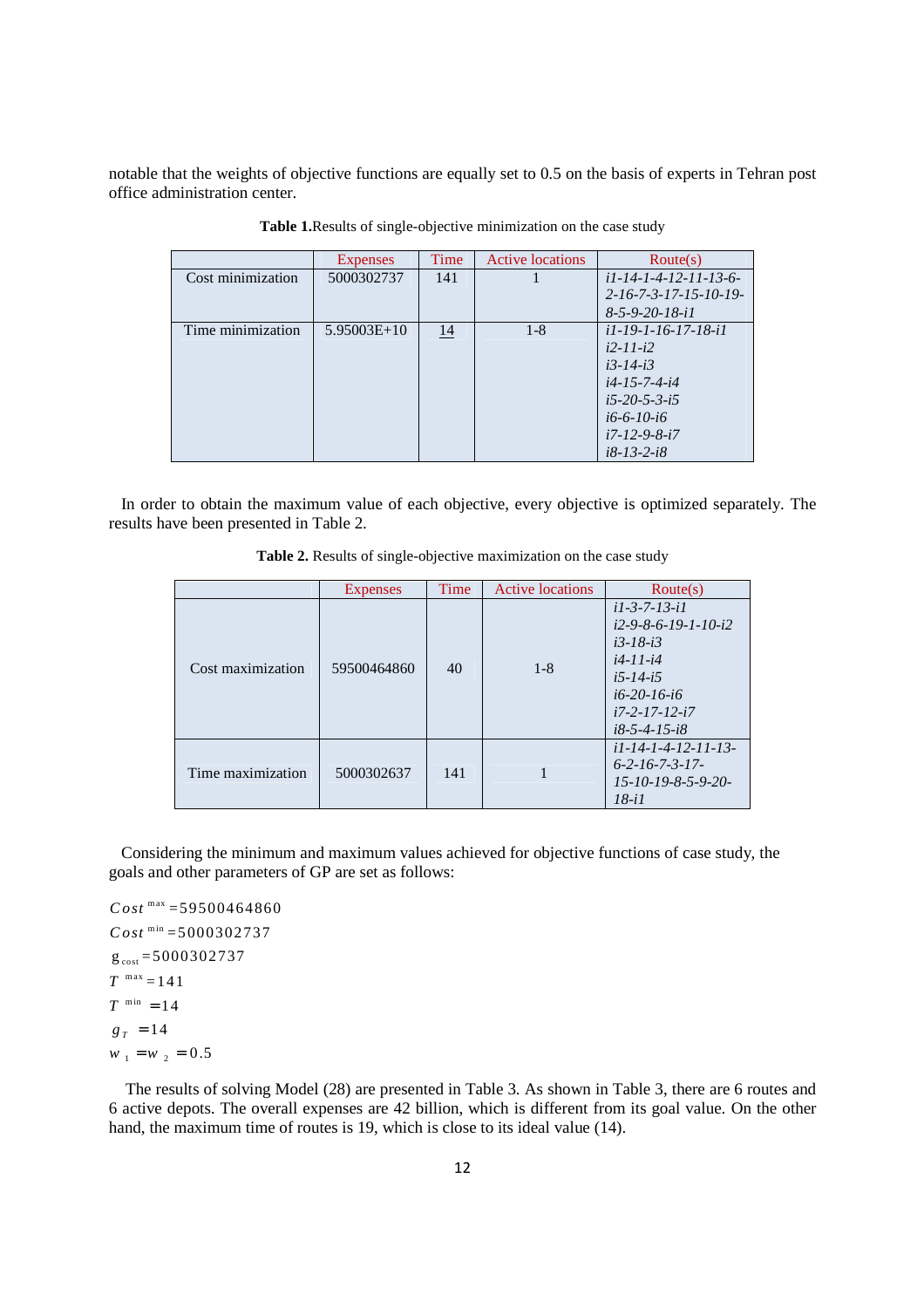| Expenses (Billion) | Time | <b>Active locations</b> | Route(s)                                                                                                                 |
|--------------------|------|-------------------------|--------------------------------------------------------------------------------------------------------------------------|
| 42                 | 19   | 1,3,4,6,7,8             | $i1-19-14-17-2-18-i1$<br>$i3 - 12 - 20 - i3$<br>$i4$ -15-13-3-i4<br>$i6-1-8-11-i6$<br>$i7-7-10-5-i7$<br>$i8-4-9-16-6-i8$ |

**Table 3.**Results of GP on the case study with 20 nodes and 8 depots

 On the other hand, the proposed GP can provide a qualified and compromise solution considering the goals of both objective function.

## **4-4- Sensitivity Analysis on Parameters of Proposed Model**

 In this sub-section the sensitivity analysis of parameters of proposed model is presented. One of the most important parameters in sensitivity analysis is the value of goals. So, the sensitivity analysis is accomplished based on the value of goals. Table 4 shows the results of this analysis.

| First goal (Billion) | Second goal (Hour) | Expenses (Billion) | Time | <b>Active locations</b> | Route(s)                                                                                |
|----------------------|--------------------|--------------------|------|-------------------------|-----------------------------------------------------------------------------------------|
| 12                   | 50                 | 11                 | 61   | 1,7                     | il 8 17 19 20 4 9 16 6 2 18 il<br>i7 7 12 15 13 3 11 5 14 1 10 i7                       |
| 12                   | 61                 | 11                 | 61   | 1,7                     | il 19 20 15 7 12 4 9 16 6 2 il<br>i7 13 3 11 5 14 1 8 17 10 18 i7                       |
| 8                    | 100                | 6                  | 124  | $\overline{7}$          | i7 7 12 4 15 13 3 11 5 20 9<br>10 18 16 17 19 14 1 8 6 2 i7                             |
| 5.5                  | 120                | 5                  | 126  | $\mathbf{1}$            | i1 19 11 5 20 15 7 13 3 14 1 18<br>16 6 2 12 4 9 8 17 10 i1                             |
| 17                   | 50                 | 16.5               | 50   | 1,2,7                   | i119 14 7 15 13 3 9 2i1<br>$i116$ 4 5 1 12 11 $i1$<br>i7 10 6 18 20 8 17 i7             |
| 31                   | 30                 | 29.5               | 30   | 1,2,3,7,8               | i1 18 4 11 i1<br>i2 20 5 14 1 19 i2<br>i392157i3<br>i7 13 3 8 17 10 i7<br>i8 12 16 6 i8 |

**Table 4.**Results of sensitivity analysis of goal values

 It is notable that in the third column of Table 4 the estimation of cost does not include the routing cost. It can be concluded form Table 4 that locations 1, and 7 are activated in the most cases. So, these two locations are reliable and robust. These locations can be assumed as suitable choice in presence of variability of goals. Moreover, it can be seen that the routing of a unique location is different as the goals changes.

 Another important parameter is fixed location cost. So, the sensitivity of results against fixed location cost of candidate facilities is accomplished and the results are presented in Table5. The objective cost includes fixed location cost, and construction cost. The values of first and second goals are set as 12 billion and 50 hours, respectively.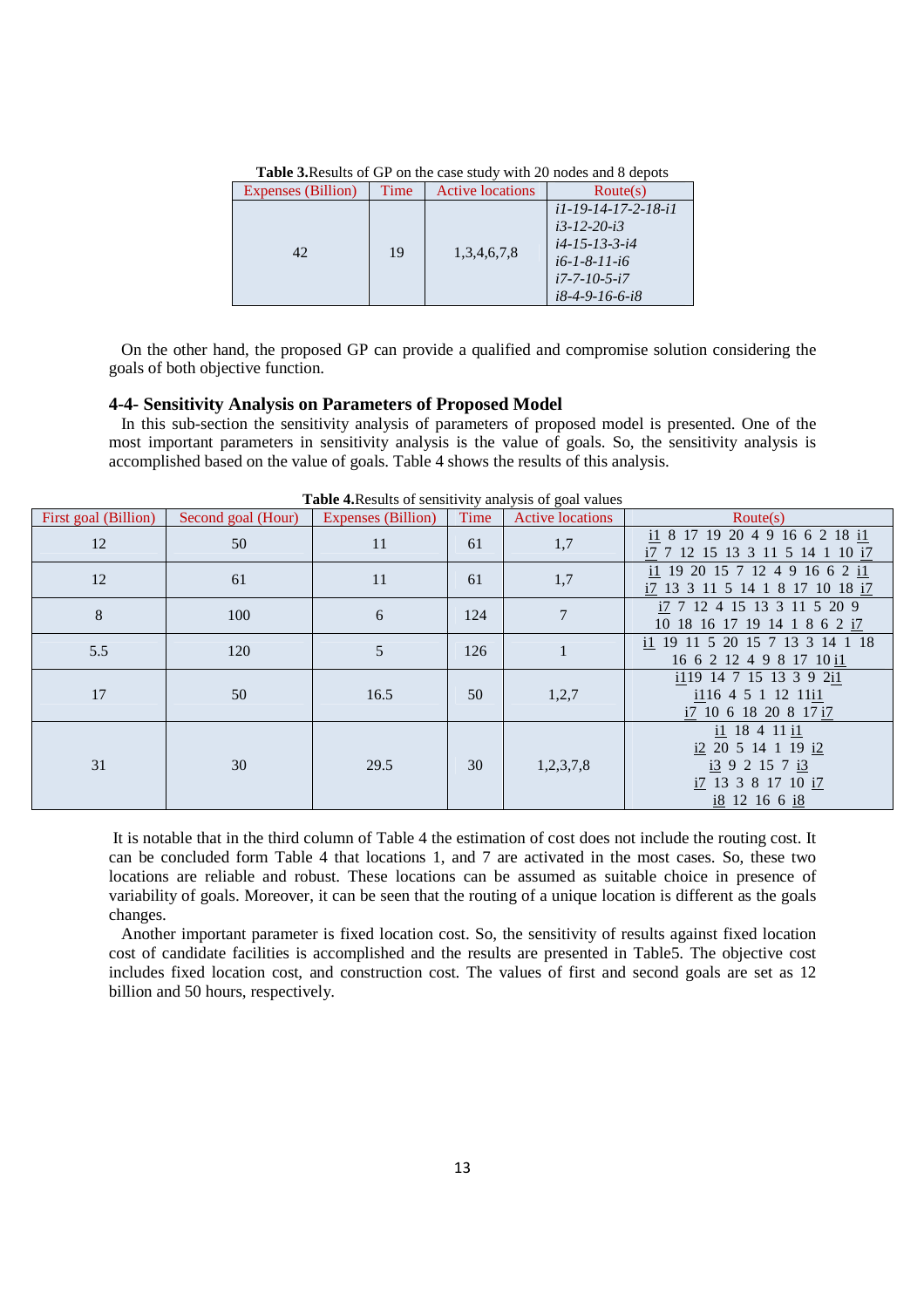| Cost of<br>location 1 | Cost of<br>location 7 | <b>Total cost</b><br>(Billion) | <b>Routing cost</b><br>(Billion) | Time | Active<br>locations | Route 1                                                                           | Route 2                                                              |
|-----------------------|-----------------------|--------------------------------|----------------------------------|------|---------------------|-----------------------------------------------------------------------------------|----------------------------------------------------------------------|
| $\overline{4}$        | $\sqrt{6}$            | 10                             | 0.299                            | 61   | 1,7                 | $\underline{i1}$ 19<br>11 5 3<br>20 4 9<br>16 17<br>$10$ $11$                     | i71215<br>7 13 14<br>1 8 6 2<br>18 7 i7                              |
| $\sqrt{5}$            | $\sqrt{6}$            | $11\,$                         | 0.298                            | 61   | 1,7                 | $\underline{\text{i}1}$ 19<br>11 5 3<br>14 1 18<br>16 17<br>$10$ $\underline{i1}$ | $i7$ 7 13<br>20 4 15<br>12 9 8<br>62 i7                              |
| $\sqrt{6}$            | $\sqrt{6}$            | 11.5                           | 0.314                            | 62   | 2,7                 | $\underline{I2}$ 18<br>16 17<br>19 5 14<br>1 8 6 2<br>i2                          | $i7$ 7 13<br>3 11 20<br>15 12 4<br>9 10 i7                           |
| $\sqrt{4}$            | $\sqrt{5}$            | 9                              | 0.256                            | 61   | 1,7                 | $i1$ 19 11<br>14 1 18<br>16 17 8<br>6 2 il                                        | i7 7 13<br>3 5 20<br>4 15 12<br>9 10 $\frac{17}{2}$                  |
| $\mathfrak{S}$        | $5\,$                 | 10                             | 0.281                            | 61   | 1,7                 | i1817<br>19 5 20<br>9 18 16<br>$62 \quad 11$                                      | $\frac{17}{2}$ 7 12<br>4 15 13<br>3 11 14<br>$1\ 10\ \underline{17}$ |
| $\sqrt{6}$            | $\sqrt{5}$            | $11\,$                         | 0.256                            | 61   | 1,7                 | $\overline{11}$ 19<br>11 14 1<br>8 17 16<br>6 2 18<br>$\underline{\mathrm{i1}}$   | i7133<br>$5\,$ 20 $\,4$<br>15 7 12<br>910 i7                         |
| $\overline{4}$        | $\boldsymbol{7}$      | $11\,$                         | 0.284                            | 61   | 1,7                 | i1 19 5<br>20 9 8<br>17 10<br>16 6 2<br>$\underline{\mathbf{i}}$                  | i7124<br>15 7 13<br>3 11 14<br>$1 \t18 \t17$                         |
| $\sqrt{5}$            | $\boldsymbol{7}$      | $11\,$                         | 0.321                            | 63   | 1,8                 | $i1$ 10 16<br>1 19 5<br>14 7 12<br>9 18 il                                        | $i8$ 17 8<br>6 2 20<br>4 15 13<br>311 i8                             |
| $\sqrt{6}$            | $\boldsymbol{7}$      | 11.5                           | 0.301                            | 63   | 1,2                 | i1861<br>19 11 5<br>3 14 2<br>$18$ $\underline{i1}$                               | i2 13 20<br>15 7 12<br>4 9 16<br>$17\hphantom{1}10$<br>i2            |

**Table 5.**Results of sensitivity analysis of fixed location cost candidate facilities

 As can be concluded from contents of Table 5, the active locations are changes due to change in fixed location cost of candidate facilities. Although in some case no change is seen in the active locations while the optimum routing plans are changed.

 It can be concluded form Table 5 that the locations 1, and 7 are the most selected locations. These two locations are almost selected under all scenarios for costs.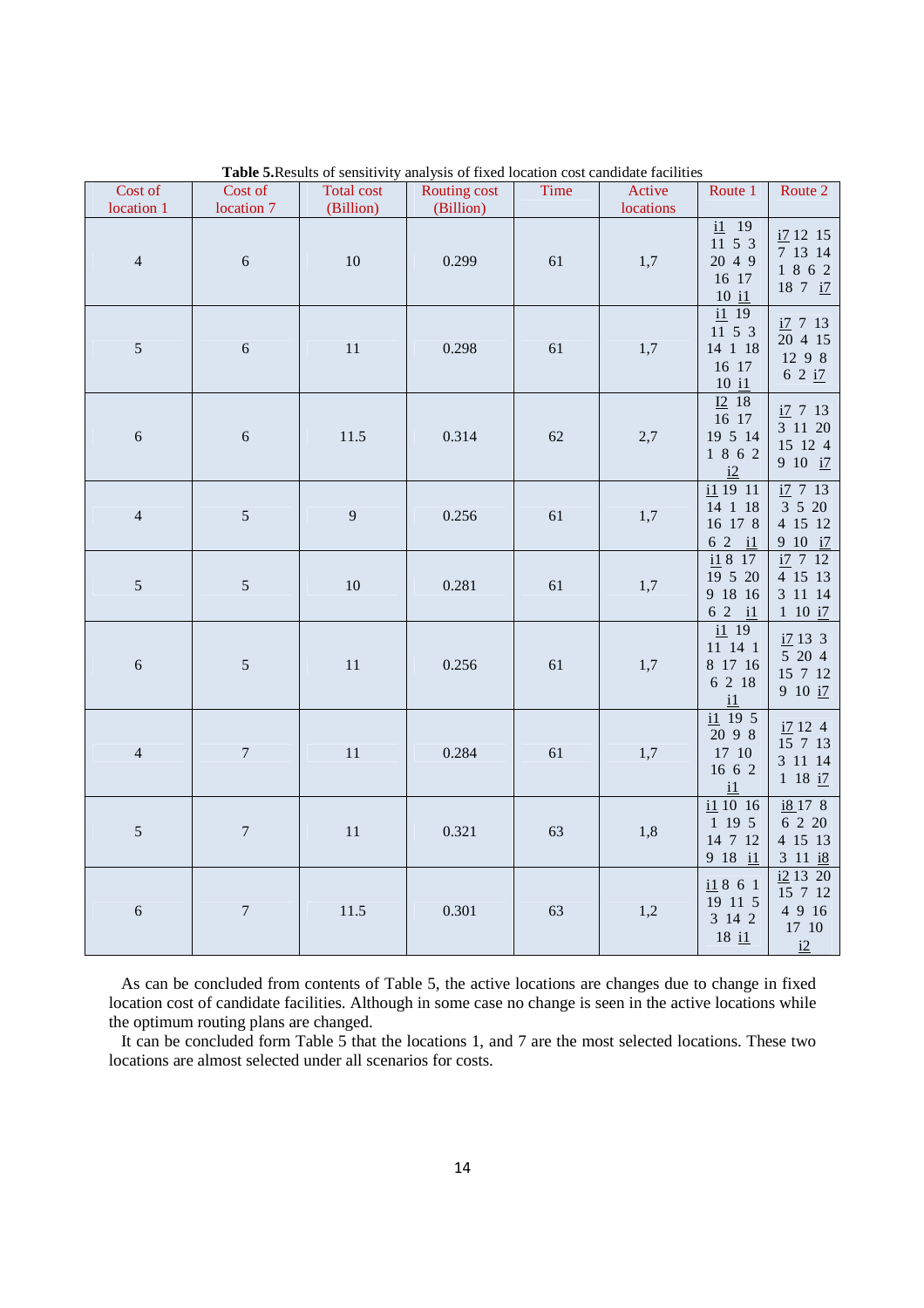#### **4-5- Obtained results versus practical experiences**

 As mentioned in this study, the aim is to select potential locations for the establishment of post offices and to optimize the routing of vehicles of these established offices in order to offer suitable services to customers. Based on the values obtained by the proposed model of this study and the current practical values of Tehran post Office, a comparison is made. This comparison has been shown in Table 4.

|                | Active locations | Number of active | <b>Expenses</b> (billion | Time of trip (hour) |  |  |  |  |
|----------------|------------------|------------------|--------------------------|---------------------|--|--|--|--|
|                |                  | routes           | Tomans)                  |                     |  |  |  |  |
| Practical      | 1,2,3,4,5,6,7,8  |                  |                          | 28                  |  |  |  |  |
| experience     |                  |                  |                          |                     |  |  |  |  |
| Proposed model | 1,3,4,6,7,8      |                  | 42                       | 19                  |  |  |  |  |

**Table 4.**Results of proposed model VS practical results

 The data collected from Tehran Post Office show that there 8 active post centers in Tehran. Also, there are approximately 17 routes. The expenses of transportation, locations, and time of trip have been given in Table 4. Based on the results obtained from the solution of the proposed model of this study, only 6 centers and 6 routes were active. A comparison between these two sets of data shows thatthe proposed model of this study can significantly reduce both expenses and time of trips. In fact, the results obtained in this research can help us to improve the current situation of Tehran Post Office system to a significant extent.

# **5- Conclusion and future research direction**

 In this study a new type of bi-objective location-routing problem was developed and customized for post office location and routing problem. In the proposed problem, the aim was to locate the post office sites and to optimize routing of vehicles transferring the post parcels to customers. The main objectives were total cost of the system and the trip time. Several logical and practical constraints due to nature of post offices and transportation fleets were also considered in the problem. The problem was modeled using a bi-objective mixed-integer mathematical programming. A solution procedure based on goal programming was proposed to handle the model.

 The proposed model was applied on a real case study in Tehran's post offices wherein there were 20 demand points and 8 candidate site locations in order to establish post offices. The demand points were estimated based on geographical information system and requests received in the past 12 months. The model was applied on case study and the results were compared with existing practical experiences. Sensitivity analysis on main parameters of proposed models was accomplished and the results were analyzed. The proposed model showed a considerable reduction in both total cost of the system and trip time of delivery of parcels to customers. The proposed model can be used in order to reduce cost and improve the level of service to customers. The main points and achievement of this study can be summarized as follows:

- Customizing location-routing problem for locating post offices and delivery of post parcels
- Developing abi-objective mathematical programming model for the problem
- Solving the associated problem using weighted goal programming approach
- Applying the model and solution methodology in a real case study
- Employing a sensitivity analysis on parameters of proposed model and comparing the results with those of experimental procedure

 Some suggestions can be made for future researches. The location-routing problem of this study was a combination of the two problems of locating and routing. Location problem is a strategic problem. The period of decision-making for this problem is between 5 and 20 years. On the other hand, routing problems are operational problems. In these problems, decisions are made on a daily basis. In multiperiodic form of the problem, combining the expenses related to locations over a long period of time and routing costs during the associated period of time is more logical and produces better results.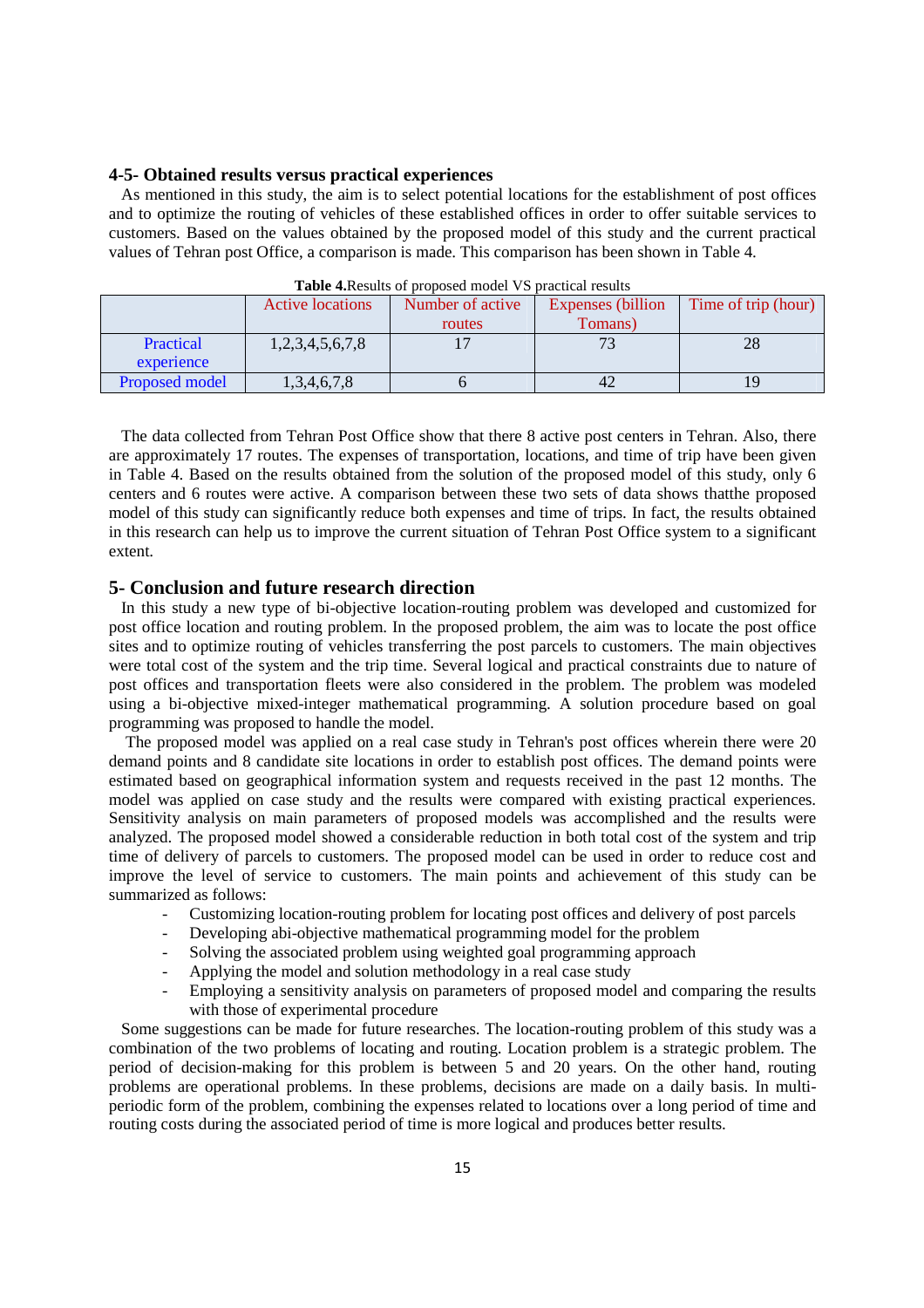The proposed model of this study can be customized and used in other similar systems such as electricity production-distribution, water resource management systems, pharmaceutical distribution systems during crisis, blood supply-distribution systems, waste collection networks, and snow removal systems.

 In this study, goal programming method was employed in order to generate compromise solution. It is notable that in GP varying goals will lead to different answers. However, the variety among answers cannot easily be recognized. Other multi-objective methods can also be used in order to generate Pareto front of the problem including several non-dominated solutions. In this way, decision-maker can select the preferred answer from among the existing Pareto answers. Heuristic and meta-heuristic methods can be assumed as alternative solutions procedures in large-scale problems.

# **References**

Bruns, A., Klose, A., Staghly, P., 2000. Restructuring of Swiss parcel delivery services. OR Spektrum 22, 285–302.

Chan, Y ., Baker, S., 2005.The multiple depot, multiple traveling salesmen facility-location problem: Vehicle range, service frequency and heuristic implementations. Mathematical and Computer Modelling 41,1035-1053.

Charnes, A., Cooper, WW., Ferguson, R. (1955) Optimal estimation of executive compensation by linear programming, Management Science, 1, 138-151.

Charnes, A., Cooper, WW., (1961) Management models and industrial applications of linear programming, Wiley, New York.

De Camargo, R., de Miranda, G., kketangen, A., 2013. A new formulation and an exact approach for the many-to-many hub location-routing problem. Applied Mathematical Modeling, 37,7468-7480.

Govindan,K., Jafarian,A., Khodaverdi,R., Devika,K.,2014. Two-echelon multiple-vehicle locationrouting problem with time windows for optimization of sustainable supply chain network of perishable food . International Journal of Production Economics, 152,9-28.

HashemiDoulabi,S., Seifi,A.,2013.Lower and upper bounds for location-arc routing problems with vehicle capacity constraints. European Journal of Operational Research, 224,189-208.

Hosseininezhad, S.J., Jabalameli, M.S. (2016). A multi-objective continuous covering location model. Journal of Industrial and Systems Engineering, 9(2), Article in press.

Ignizio, JP (1976) Goal programming and extensions, Lexington Books, Lexington, MA.

Ignizio, JP., Cavalier, TM (1994) Linear programming, Prentice Hall.

Jarboui, B., Derbel,H., Hana,S., Mladenovi,N.,2013.Variable neighborhood search for location routing.Computers& Operations Research,40,47-55.

Jones DF, Tamiz M (2010) Practical Goal Programming, Springer Books.

Kordjazi, M., Kazemi, A. (2016). Presenting a three-objective model in location-allocation problems using combinational interval full-ranking and maximal covering with backup model, Journal of Industrial and Systems Engineering, 9(2), Article in press.